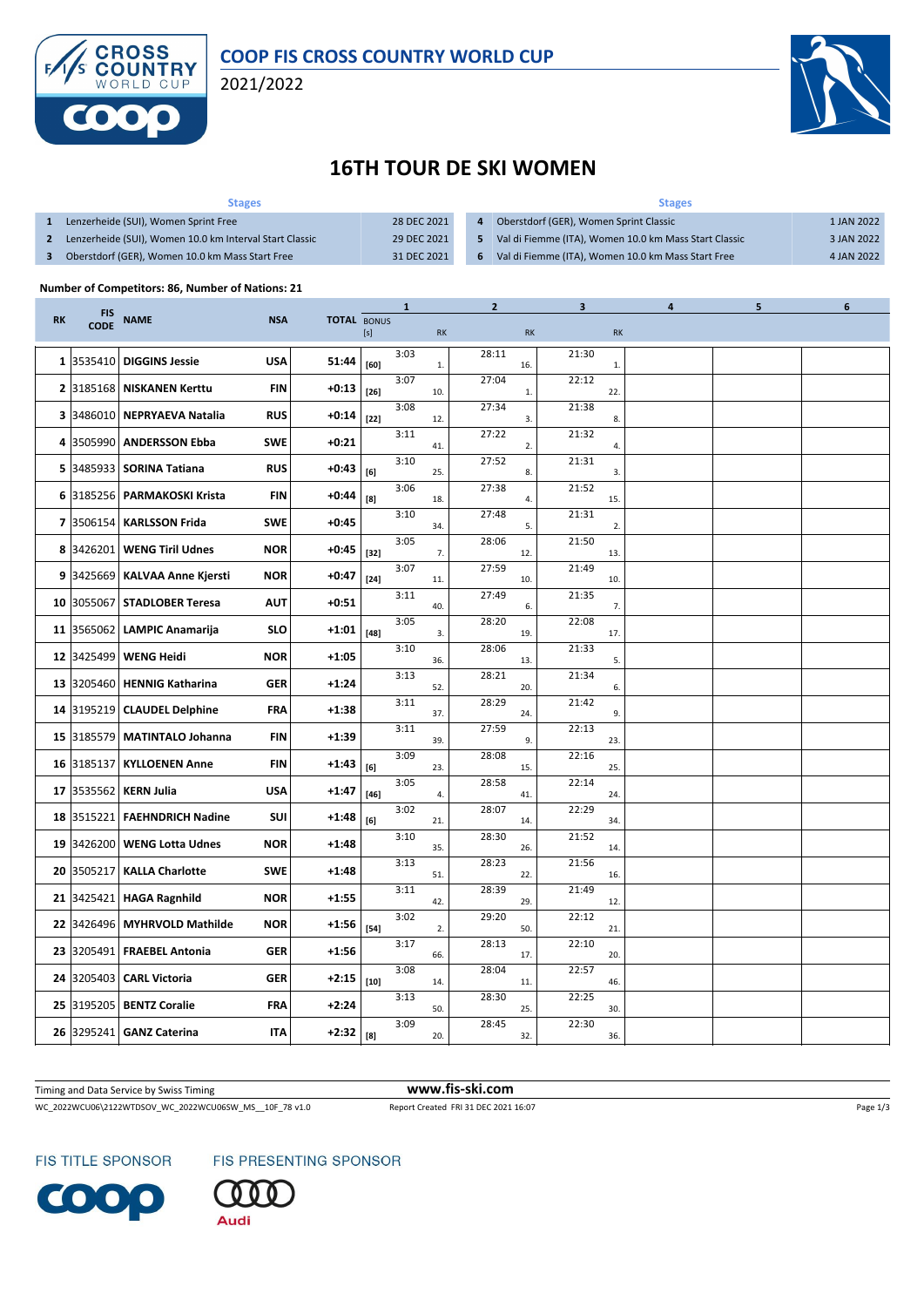

2021/2022



## **16TH TOUR DE SKI WOMEN**

|                 | <b>FIS</b>          |                                   |            |             |        | $\mathbf{1}$ |     | $\overline{2}$ |     | 3     |     | 4 | 5 | 6 |
|-----------------|---------------------|-----------------------------------|------------|-------------|--------|--------------|-----|----------------|-----|-------|-----|---|---|---|
| RK              | <b>CODE</b>         | <b>NAME</b>                       | <b>NSA</b> | TOTAL BONUS | [s]    |              | RK  |                | RK  |       | RK  |   |   |   |
|                 | 27 3155324          | JANATOVA Katerina                 | <b>CZE</b> | +2:33       | [8]    | 3:04         | 16. | 28:46          | 33. | 22:35 | 39. |   |   |   |
| 28              |                     | 1274580 ISHIDA Masako             | <b>JPN</b> | $+2:41$     |        | 3:25         | 82. | 28:34          | 27. | 22:26 | 31. |   |   |   |
|                 |                     | 29 3205496   SAUERBREY Katherine  | GER        | $+2:45$     |        | 3:16         | 61. | 28:21          | 21. | 22:52 | 41. |   |   |   |
| 30              | 3427109             | <b>FOSSESHOLM Helene</b><br>Marie | <b>NOR</b> | +2:46       | [6]    | 3:09         | 24. | 29:38          | 59. | 21:49 | 11. |   |   |   |
|                 |                     | 31 3535601 OGDEN Katharine        | <b>USA</b> | $+2:48$     |        | 3:14         | 55. | 28:51          | 35. | 22:27 | 32. |   |   |   |
|                 |                     | 32 3486003 VASILIEVA Lilia        | <b>RUS</b> | $+2:54$     |        | 3:16         | 63. | 28:28          | 23. | 22:54 | 44. |   |   |   |
| 33 <sub>1</sub> |                     | 3295157 SCARDONI Lucia            | IΤΑ        | +2:56       | $[4]$  | 3:08         | 28. | 29:05          | 45. | 22:31 | 38. |   |   |   |
|                 |                     | 34 3205305 GIMMLER Laura          | GER        | $+2:58$     | $[28]$ | 3:06         | 9.  | 28:58          | 40. | 23:06 | 49. |   |   |   |
| 35              |                     | 3205434   KREHL Sofie             | <b>GER</b> | $+2:58$     |        | 3:10         | 31. | 29:12          | 48. | 22:20 | 27. |   |   |   |
|                 |                     | 36 3506181 LINDSTROEM Louise      | <b>SWE</b> | $+3:00$     |        | 3:15         | 57. | 29:21          | 51. | 22:08 | 18. |   |   |   |
|                 |                     | 37 3515087 van der GRAAFF Laurien | SUI        | +3:02       | $[10]$ | 3:04         | 13. | 28:59          | 43. | 22:53 | 43. |   |   |   |
| 38              |                     | 3515238 HIERNICKEL Lydia          | SUI        | $+3:06$     |        | 3:13         | 53. | 29:14          | 49. | 22:23 | 29  |   |   |   |
| 39              |                     | 3486373   SMIRNOVA Ekaterina      | <b>RUS</b> | $+3:09$     |        | 3:10         | 33. | 28:51          | 36. | 22:52 | 42. |   |   |   |
|                 |                     | 40 3515321 KAELIN Nadja           | SUI        | $+3:10$     |        | 3:14         | 54. | 29:31          | 56. | 22:09 | 19. |   |   |   |
|                 |                     | 41 3535718 LAUKLI Sophia          | <b>USA</b> | $+3:11$     |        | 3:20         | 76. | 29:04          | 44. | 22:31 | 37. |   |   |   |
|                 |                     | 42 3425896 THEODORSEN Silje       | <b>NOR</b> | $+3:13$     |        | 3:13         | 49. | 29:26          | 54. | 22:18 | 26. |   |   |   |
|                 | 43 3205407 FINK Pia |                                   | <b>GER</b> | $+3:22$     |        | 3:12         | 44. | 28:57          | 39. | 22:57 | 47. |   |   |   |
| 44              |                     | 3295322 COMARELLA Anna            | IΤΑ        | $+3:25$     |        | 3:19         | 70. | 28:54          | 37. | 22:56 | 45. |   |   |   |
|                 |                     | 45 3195289 DOLCI Flora            | FRA        | $+3:30$     |        | 3:16         | 62. | 29:30          | 55. | 22:28 | 33. |   |   |   |
| 46              |                     | 3535703 McCABE Novie              | <b>USA</b> | $+3:31$     |        | 3:12         | 46. | 28:50          | 34. | 23:13 | 54. |   |   |   |
|                 |                     | 47 3555052 EIDUKA Patricija       | LAT        | +3:33       | [8]    | 3:08         | 19. | 29:48          | 63. | 22:29 | 35. |   |   |   |
| 48              |                     | 3205651 LOHMANN Lisa              | GER        | $+3:48$     |        | 3:16         | 60. | 28:58          | 42. | 23:18 | 55. |   |   |   |
| 49              |                     | 3486176 RYGALINA Anastasia        | <b>RUS</b> | $+3:52$     |        | 3:18         | 67. | 29:41          | 62. | 22:37 | 40. |   |   |   |
| 50              |                     | 3486563   MATSOKINA Hristina      | <b>RUS</b> | $+3:59$     |        | 3:13         | 48. | 29:07          | 46. | 23:23 | 56. |   |   |   |
|                 |                     | 51 3425381 SVENDSEN Anna          | <b>NOR</b> | $+4:01$     |        | 3:15         | 59. | 29:24          | 52. | 23:06 | 48. |   |   |   |
|                 |                     | 52 3506105 HAGSTROEM Johanna      | <b>SWE</b> | +4:08       | $[30]$ | 3:03         | 8.  | 29:11          | 47. | 24:08 | 62. |   |   |   |
|                 |                     | 53 3486314 KIRPICHENKO Yana       | <b>RUS</b> | $+4:10$     |        | 3:19         | 73. | 28:36          | 28. | 23:59 | 61. |   |   |   |
|                 |                     | 54 3506079 LUNDGREN Moa           | <b>SWE</b> | +4:16       | [6]    | 3:05         | 22. | 29:32          | 57. | 23:29 | 57. |   |   |   |
|                 |                     | 55 3295343 PITTIN Cristina        | IΤΑ        | $+4:19$     |        | 3:18         | 69. | 29:37          | 58. | 23:08 | 50. |   |   |   |
|                 |                     | 56 3295439 di CENTA Martina       | IΤΑ        | $+4:39$     |        | 3:20         | 77. | 29:26          | 53. | 23:37 | 58. |   |   |   |

Timing and Data Service by Swiss Timing **www.fis-ski.com**

WC\_2022WCU06\2122WTDSOV\_WC\_2022WCU06SW\_MS\_\_10F\_78 v1.0 Report Created FRI 31 DEC 2021 16:07 Page 2/3

FIS TITLE SPONSOR